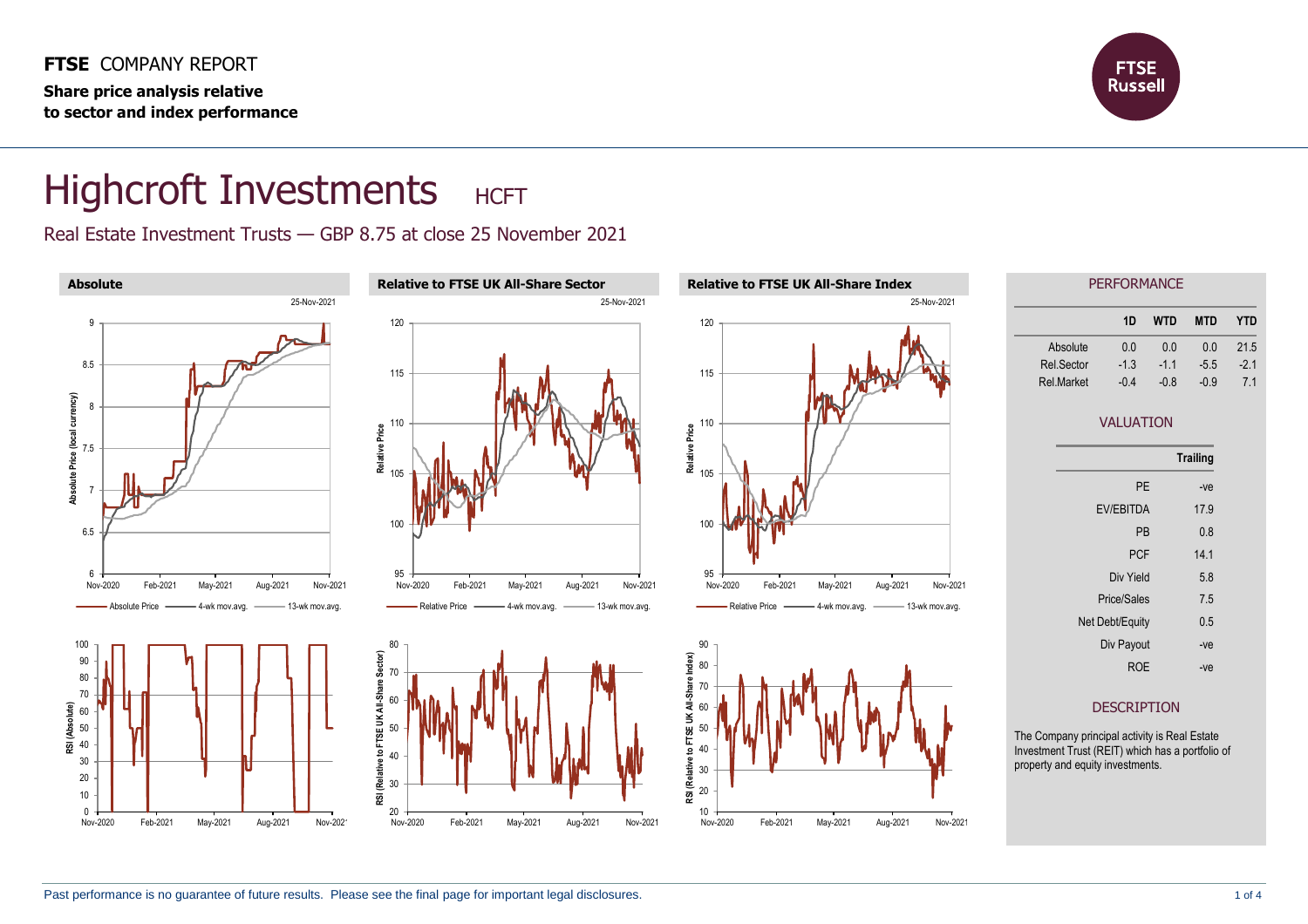29-Oct-2021

## **Valuation Metrics**







29-Oct-2021















8

Note: bar chart reflects the top and bottom five current values for the valuation ratio in question for FTSE All Shares stocks in the same sector as the stock concerned. All valuation metrics are trailing.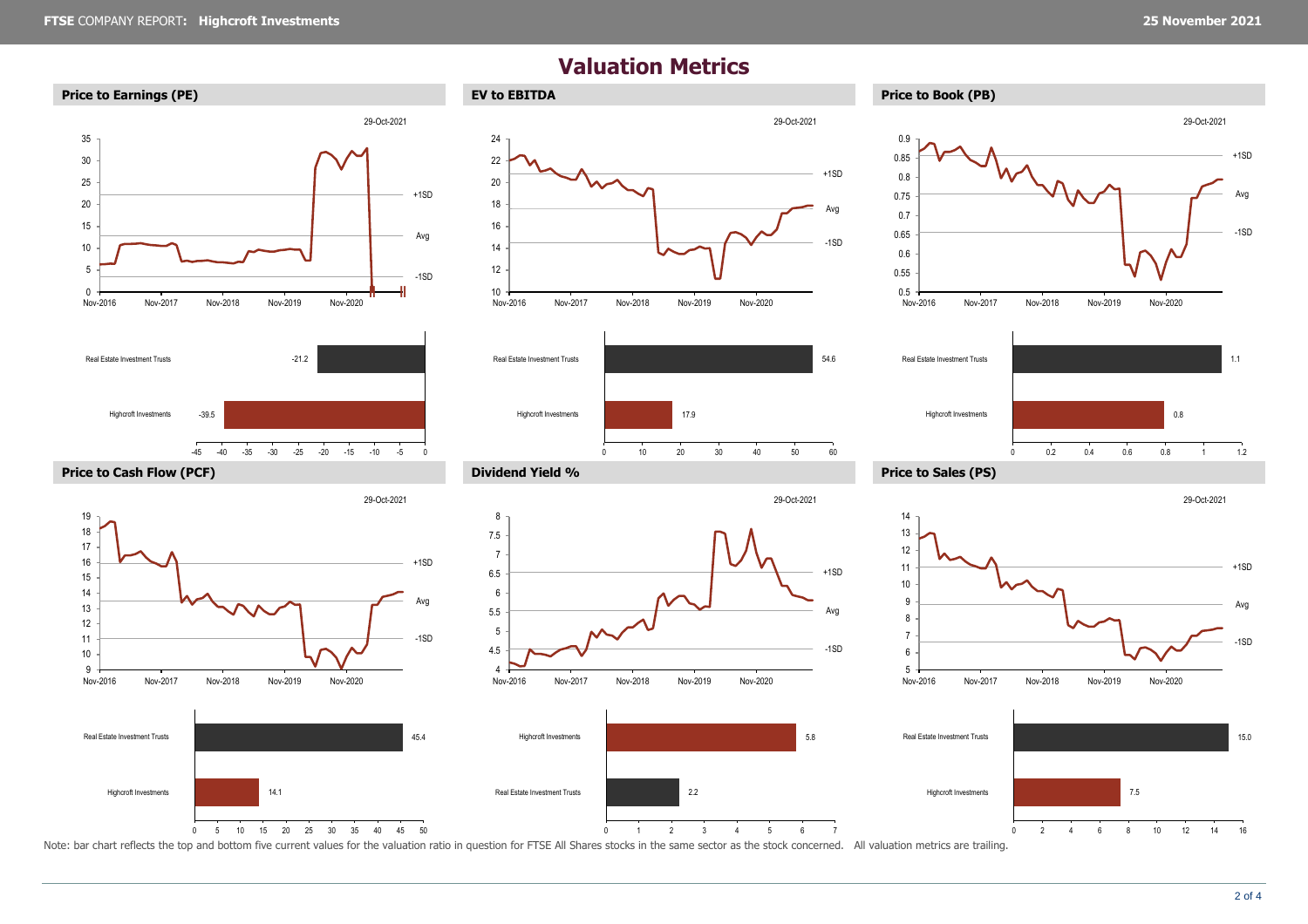## **Valuation Metrics**



Note: bar chart reflects the top and bottom five current values for the valuation ratio in question for FTSE All Shares stocks in the same sector as the stock concerned. All valuation metrics are trailing.